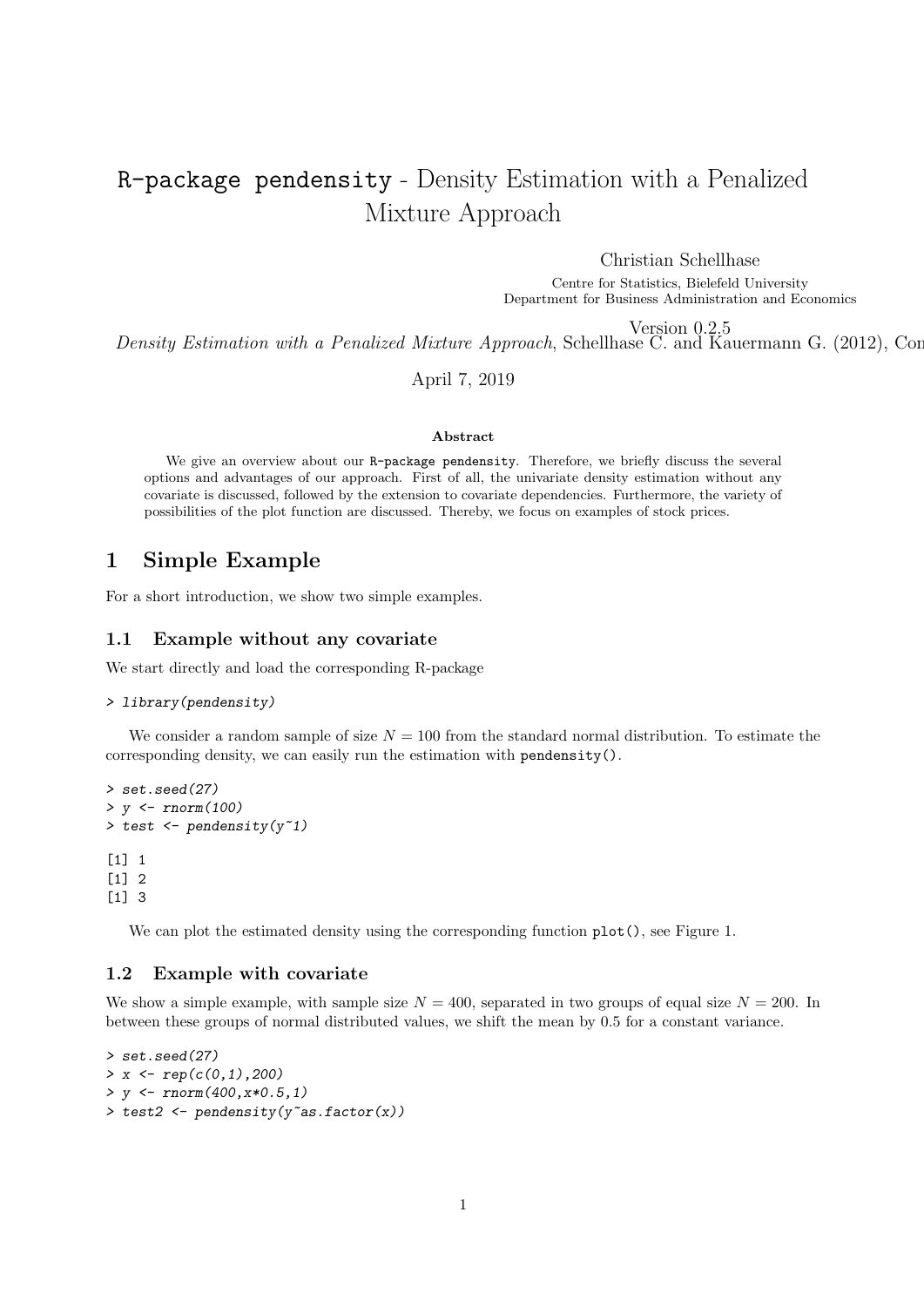$\lceil 1 \rceil$  1 [1] 2

[1] 3

```
[1] 4
```
Again, we can plot the estimated density using the corresponding function plot(), see Figure 2.

Once we have estimated a density with covariates, we can test for equality of the corresponding densities. As we can see, the p-value indicates inequality.

```
> test.equal(test2)
```
[,1] 2 vs. 1 0.007

# 2 pendensity

We contribute an R-package pendensity for density estimation based on the idea of penalized splines. Therefore, the main program contains several parameters, which can be varied by user. First, we speak about the possible global options of pendensity().

# 2.1 global options of pendensity()

Most of the options are equal, independent if covariates are considered or not.

#### 2.1.1 Density estimation without covariate

Density estimation without covariate(s) is easily done by using pendensity(). We need a formula to describe the desired results. For the following we define y as the interesting variable. If we want to estimate the density of y without any covariate, we type pendensity(y∼1). We can change several parameters for the estimate. Here we mention the important parameter:

no.base: We can change the used number of basis functions, by default this parameter is 'NULL'. Without any other changes, this results in a base with 41 B-spline bases. We can change this parameter, but we should not choose it too small, e.g. no.base=10 results in  $2 * 10 + 1 = 21$  B-spline bases for B-splines of degree two.



 $K = 41$ , AIC= 156.95,  $λ = 638.4$ 

Figure 1: Plot of the estimated density.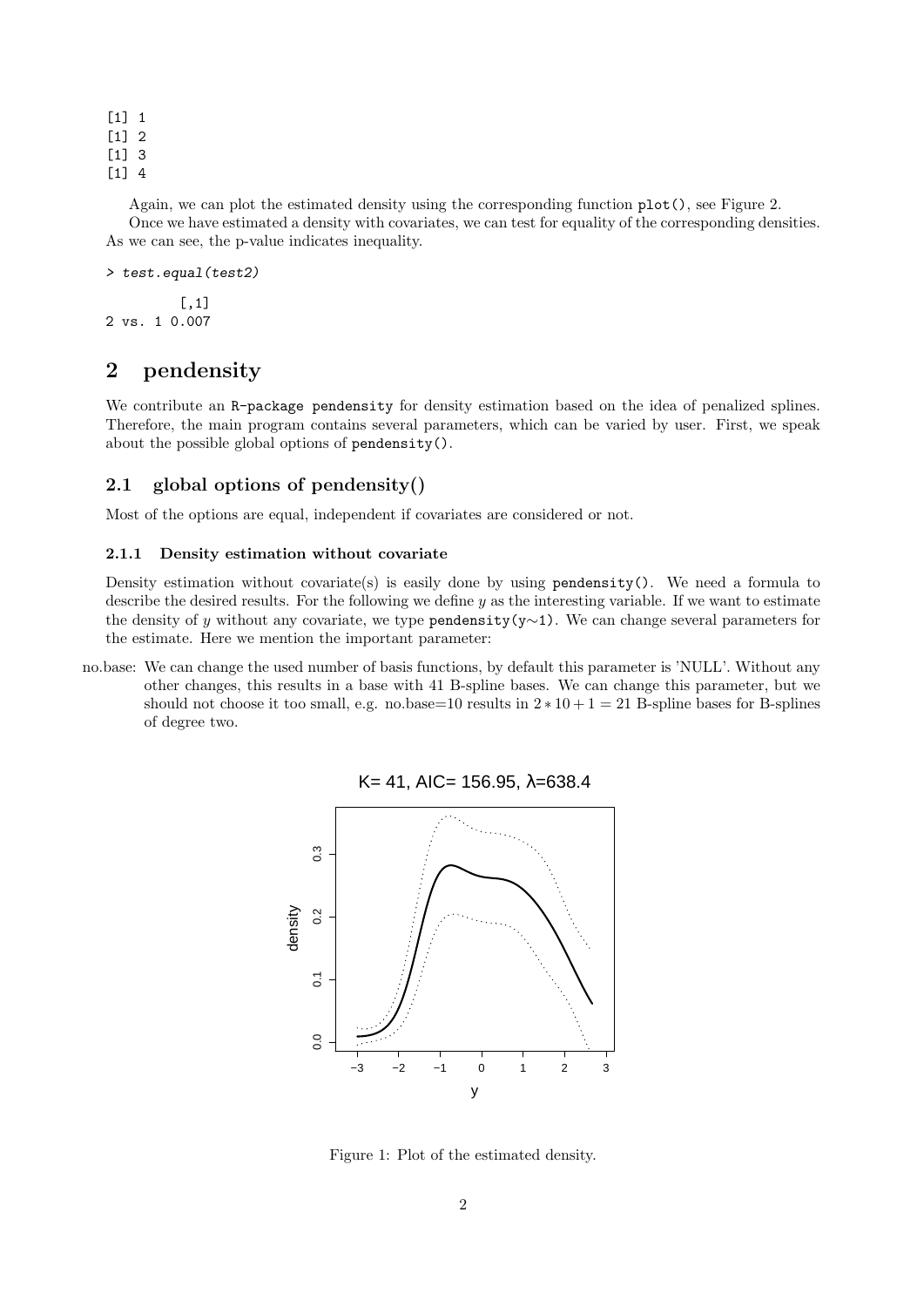



Figure 2: Plot of the estimated densities in Section 1.2.

- max.iter: The maximal number of iterations should be selected too large or even too small. Depending on the selected penalty parameter  $\lambda$ , pendensity() needs more or less iterations. The default is 20.
	- $\lambda_0$ : The default for the penalty parameter is 50000. Sometimes, one may change this value, resulting in fewer iterations.
	- q: The order of the used B-splines, default is  $q = 3$
	- m: the used difference order of the penalty. The default is m=q, that is the order of the used B-splines.
- with.border: We run several simulations and sometimes add additional bases at the end of the support of the observed value. This may improve the fit, in particular at the boundary. Usually we set with.border=1 or with.border=2.

#### 2.1.2 Density estimation with covariate

If we want to estimate a density with covariate, only the formula in pendensity() changes. Keep in mind, only factorial covariates are used, indicating the corresponding groups. First we consider an example with one covariate x for the response y. So, we type pendensity(y∼x) (x has to be a factor, otherwise the call has to be pendensity(y as. factor(x)). Of course, we can also estimate densities with two or more covariates. Therefore we add the different factorial covariates with '+' in the call, e.g. pendensity(y∼x+z).

#### 2.2 plot.pendensity()

Having done an estimation without covariate, we can easily plot the density with plot(). Using this function of plot, we can determine several parameters. At first, we can choose between the usual plot and lattice. Secondly, we can get three different type of plots. Now, we highlight the main options.

latt: TRUE/FALSE indicates if lattice should be used.

- plot.val: 1 indicates the normal density plot, 2 indicates the distribution function of the observation values and 3 indicates the analytic distribution function.
	- val: We can calculate the corresponding density at unobserved points. Therefore, we set a vector of y, at which the estimated density is calculated
	- confi: TRUE/FALSE, if the confidence intervals should be plotted or not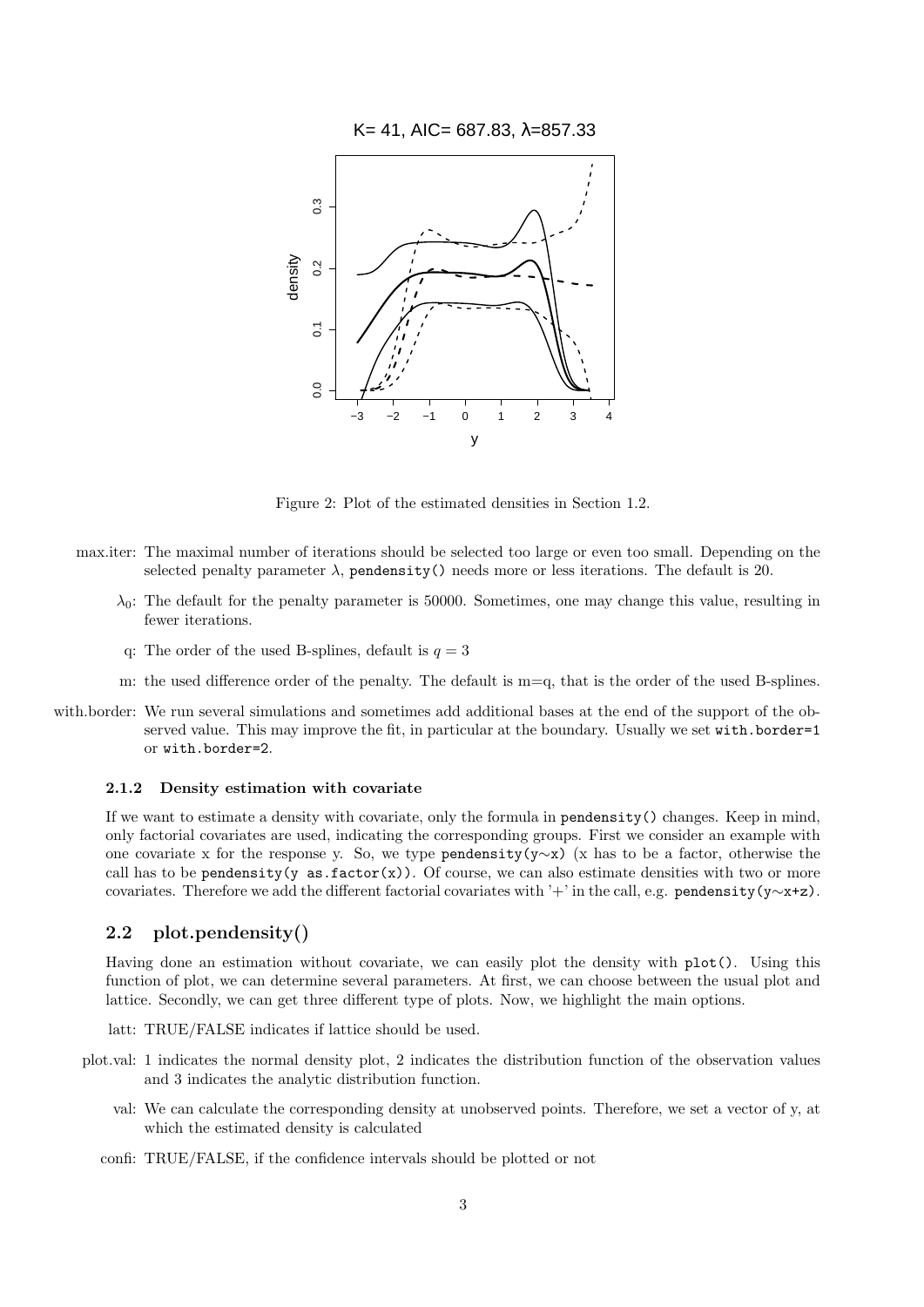By default, the title of each plot contains the final number of knots 'K', the corresponding Akaike Information Criteria (AIC) and the optimal  $\lambda$ . We can change this with the known option of the generic function plot(), using main=... . Additionally, we can add text below the plot, using sub=... . Moreover, we can use xlab and ylab.

# 2.3 test.equal()

For each estimated pendensity object dependent on some covariate we can test for equality of the densities. Therefore, we can easily use the **test.equal** () function and get an output with the corresponding pvalue(s). See the corresponding example in Section 1.2.

If one estimates a density with covariate indicating more than two groups, we compare the densities pairwise. Therefore, we present the following example

> x <- c(rep(0,50),rep(1,100),rep(2,100))  $> y < -rnorm(250, x, 1)$  $>$  x  $\leftarrow$  as.factor(x) > test3 <- pendensity(y~x) [1] 1 [1] 2 [1] 3 [1] 4

> test.equal(test3)

[,1] 3 vs. 2 0.010 3 vs. 1 0.013 2 vs. 1 0.020

[1] 5 [1] 6



Figure 3: Plot of the estimated densities of example in Section 2.3.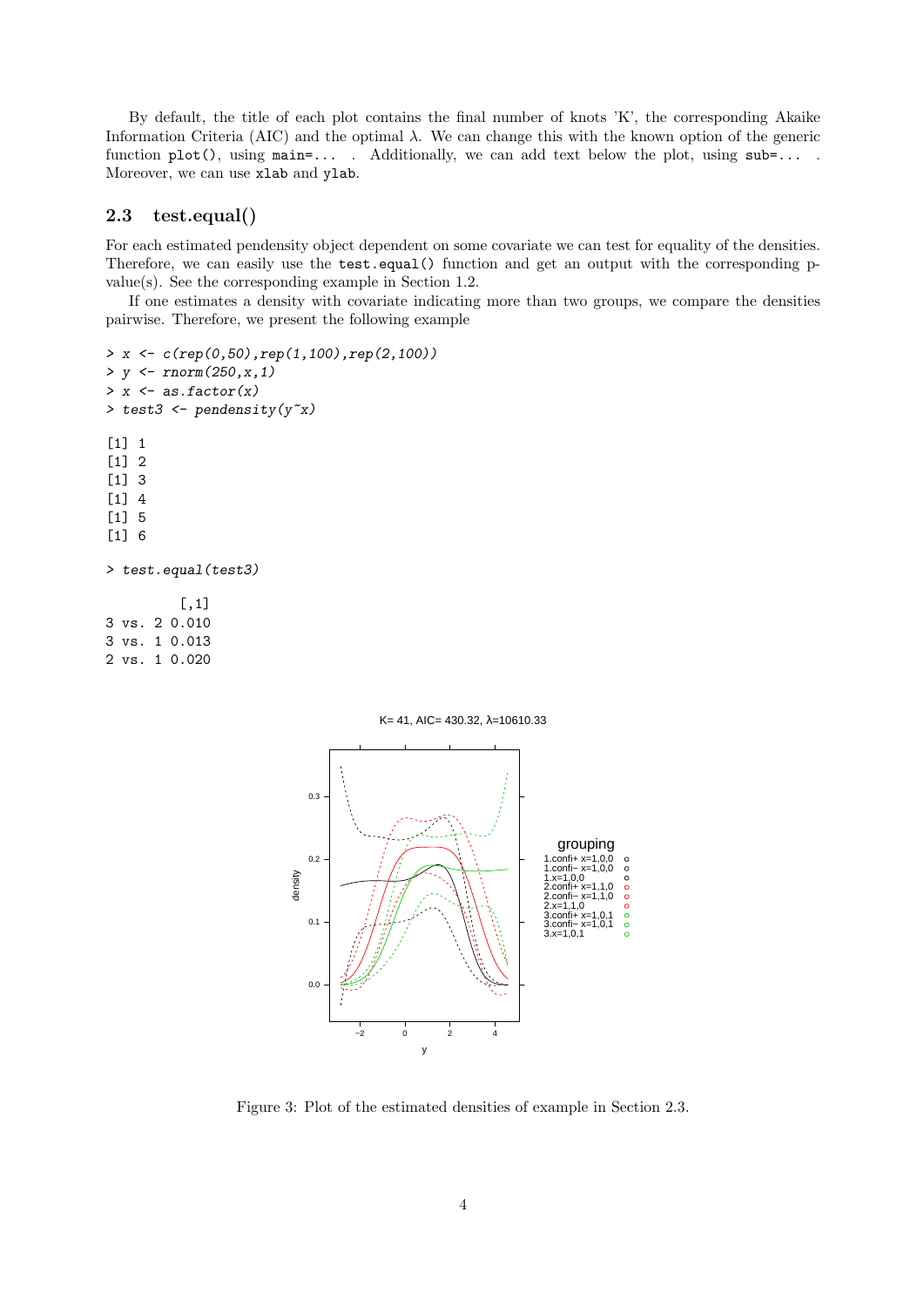# 2.4 Calculate density values

In many applications one is interested to calculate the density in unobserved values. To do this, we can use the plot() function using the argument val. We consider the example from Section 1.1 and Section 1.2. If we want to get the density value in a given set of points, we type just  $plot(obj, val=...)$ . This function is only available for densities  $plot.val=1$ , not for the distribution. We get the values for each group separately. Additionally, the corresponding values of the standard deviation are listed.

For the example in Section 1.1 we get

```
> points <- c(1,-0.5,0,0.5,1)
> plot(test,val=points)
x^{\mathrm{g}}[1] 1.0 -0.5 0.0 0.5 1.0
$fy
           [0,1] [0,2] [0,3] [0,4] [0,5][1,] 0.2435305 0.2773889 0.2640683 0.25995 0.2435305
$sd.down.y.val
[1] 0.1671964 0.2022107 0.1922422 0.1881371 0.1671964
$sd.up.y.val
[1] 0.3198645 0.3525671 0.3358944 0.3317629 0.3198645
   For the example in Section 1.2 we get
> points \leq c(1, -0.5, 0, 0.5, 1)> plot(test2,val=points)
v[1] 1.0 -0.5 0.0 0.5 1.0
$fy
$fy$baseline
[1] 0.1873806 0.1930640 0.1920180 0.1885379 0.1873806
$fy$baseline<br>[1] 0.1873806 0.1930<br>$fy$`as.factor(x)=1`
[1] 0.1875121 0.1938555 0.1854021 0.1856178 0.1875121
$sd.down.y.val
$sd.down.y.val$baseline
[1] 0.1399966 0.1433624 0.1423858 0.1399922 0.1399966
$sd.down.y.val$baseline<br>[1] 0.1399966 0.1433624 0.14238<br>$sd.down.y.val$`as.factor(x)=1`
[1] 0.1346767 0.1403980 0.1342567 0.1351933 0.1346767
$sd.up.y.val
$sd.up.y.val$baseline
[1] 0.2347647 0.2427656 0.2416501 0.2370836 0.2347647
$sd.up.y.val\$`as.factor(x)=1`
[1] 0.2403475 0.2473129 0.2365474 0.2360424 0.2403475
```
# 3 Stock Examples

For a more detailed overview of our package pendensity, we consider the attached data of the daily final values of German stocks Deutsche Bank AG und Lufthansa AG from 2000 to 2008. We give some density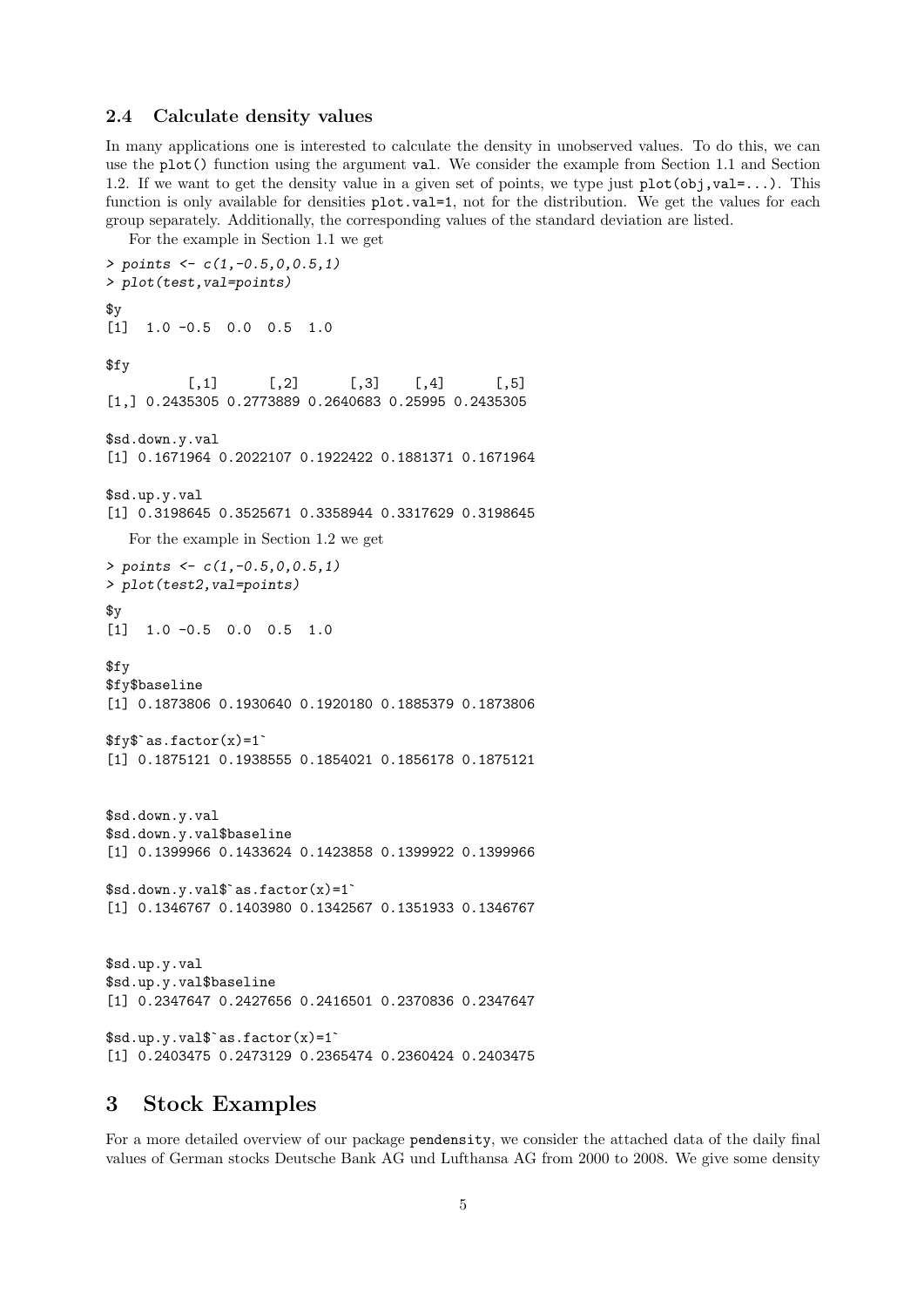examples and corresponding comments.

# 3.1 Allianz 2006

We are interested to look at the density of the German stock Allianz in 2006. Therefore, we build differences of first order and estimate the density.

```
> data(Allianz)
> form<-'%d.%m.%y'
> time.Allianz <- strptime(Allianz[,1],form)
> data.Allianz <- Allianz[which(time.Allianz$year==106),2]
> d.Allianz <- diff(data.Allianz)
> density.Allianz <- pendensity(d.Allianz~1)
[1] 1
[1] 2
[1] 3
```
This density is estimated with the default settings of pendensity(). Now, we like to highlight the different options to plot densities. We can also use lattice to create plots, see Figure 4.

#### 3.2 Allianz 2006 and 2007

We are interested to look at the density of the german stock Allianz in 2006 and 2007. Therefore, we build differences of first order of the stock values and estimate the density depending on covariate. Again, we can plot this estimate. We show the result in Figure 5, also for the lattice output.

```
> data.Allianz <- Allianz[which(time.Allianz$year==106|time.Allianz$year==107),2]
> d.Allianz <- diff(data.Allianz)
> density.Allianz2 <- pendensity(d.Allianz~as.factor(time.Allianz$year))
[1] 1
```

```
[1] 2
```

```
[1] 3
```


Figure 4: Plot of the estimated density of Allianz 2006.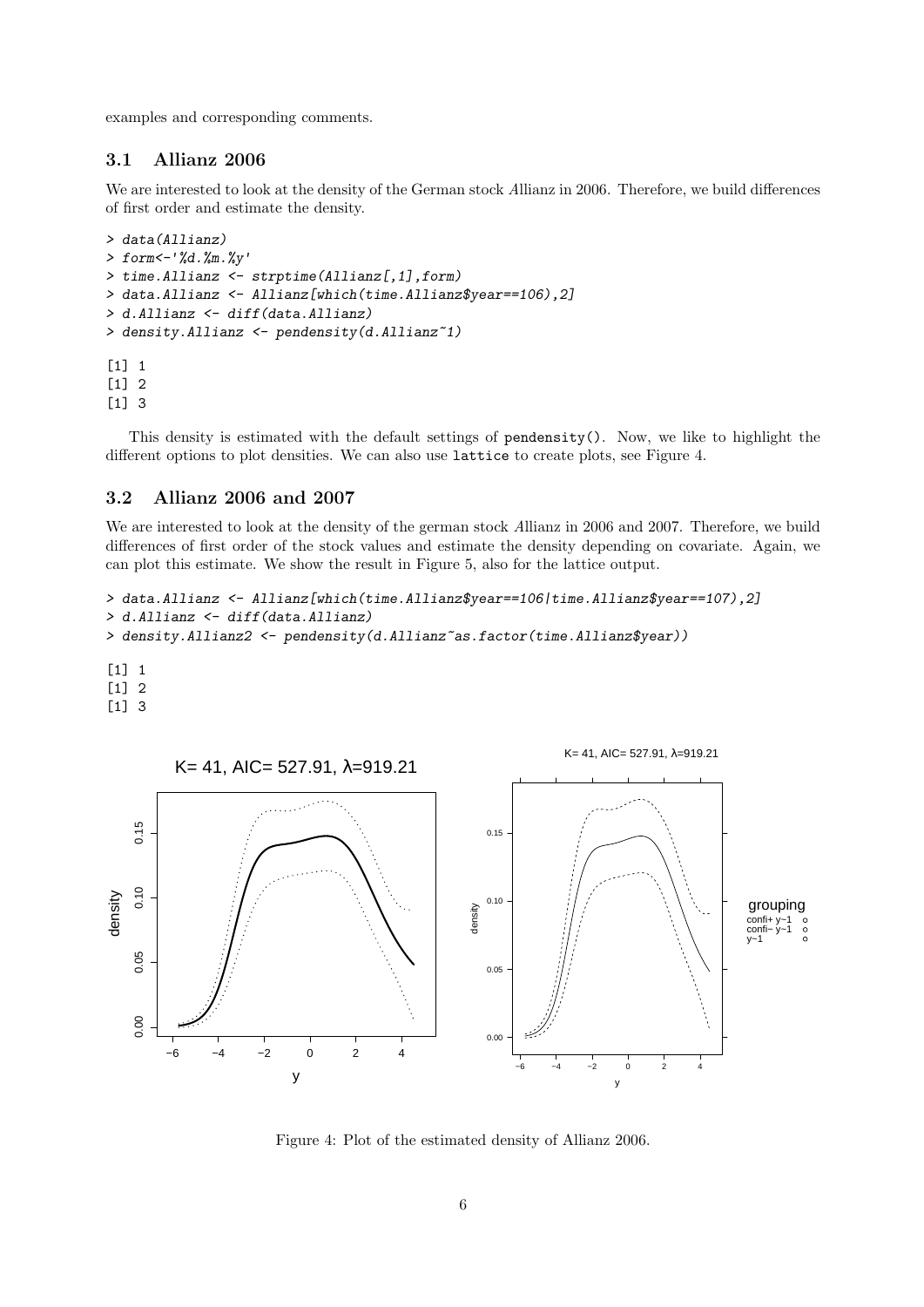Checking for equality of the estimated densities is done with

```
> test.equal(density.Allianz2)
```
[,1] 2 vs. 1 0.157

# 4 Number of knots

As mentioned in many famous papers, the number of knots has not to be too small for penalized spline smoothing. A good rule is to select 20 up to 40 knots. If one chooses more knots, the results do not change, due to the used penalization concept. Here, we show a short example for a sample  $y$  from standard normal distribution of size  $N = 400$ .

```
> set.seed(27)
> y <- rnorm(400)
> density1 <- pendensity(y~1,no.base=10)
[1] 1
[1] 2
[1] 3
[1] 4
> density2 <- pendensity(y<sup>1</sup>, no.base=15)
\lceil 1 \rceil 1
\lceil 1 \rceil 2
[1] 3
> density3 <- pendensity(y~1,no.base=20)
[1] 1
[1] 2
[1] 3
```


Figure 5: Plot of the estimated densities of Allianz in 2006 and 2007.